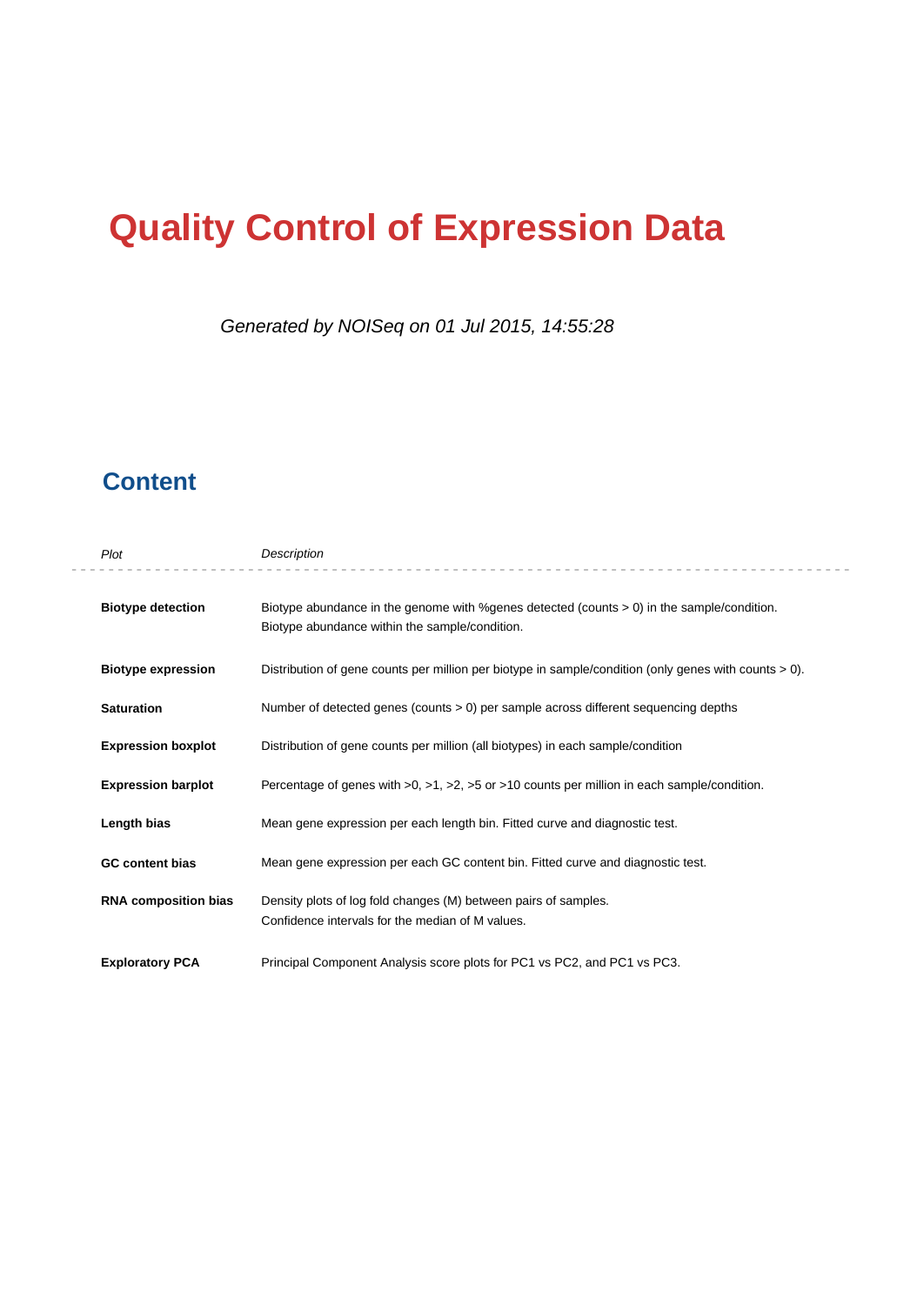## **Biotype detection**







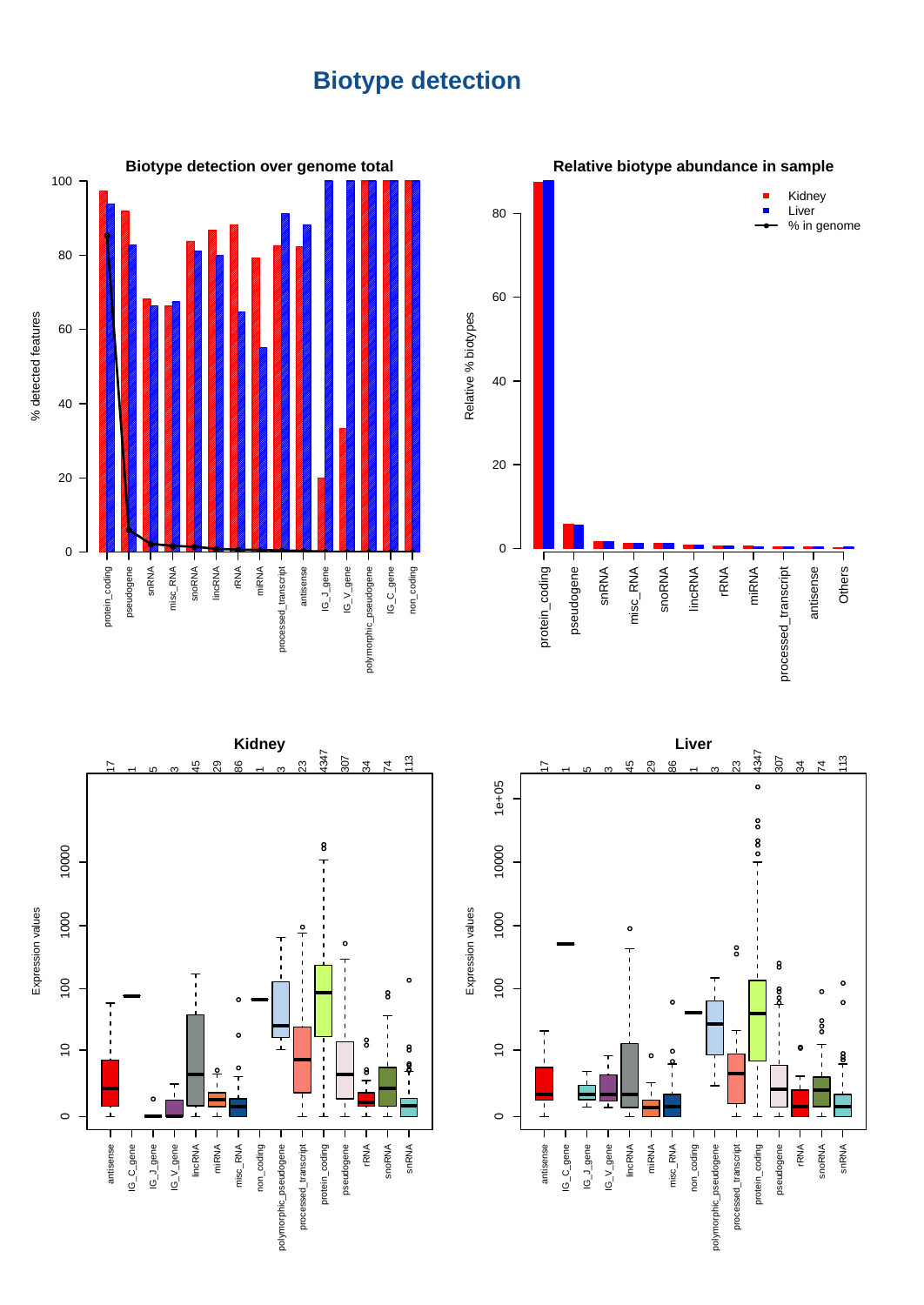### **Sequencing depth & Expression quantification**



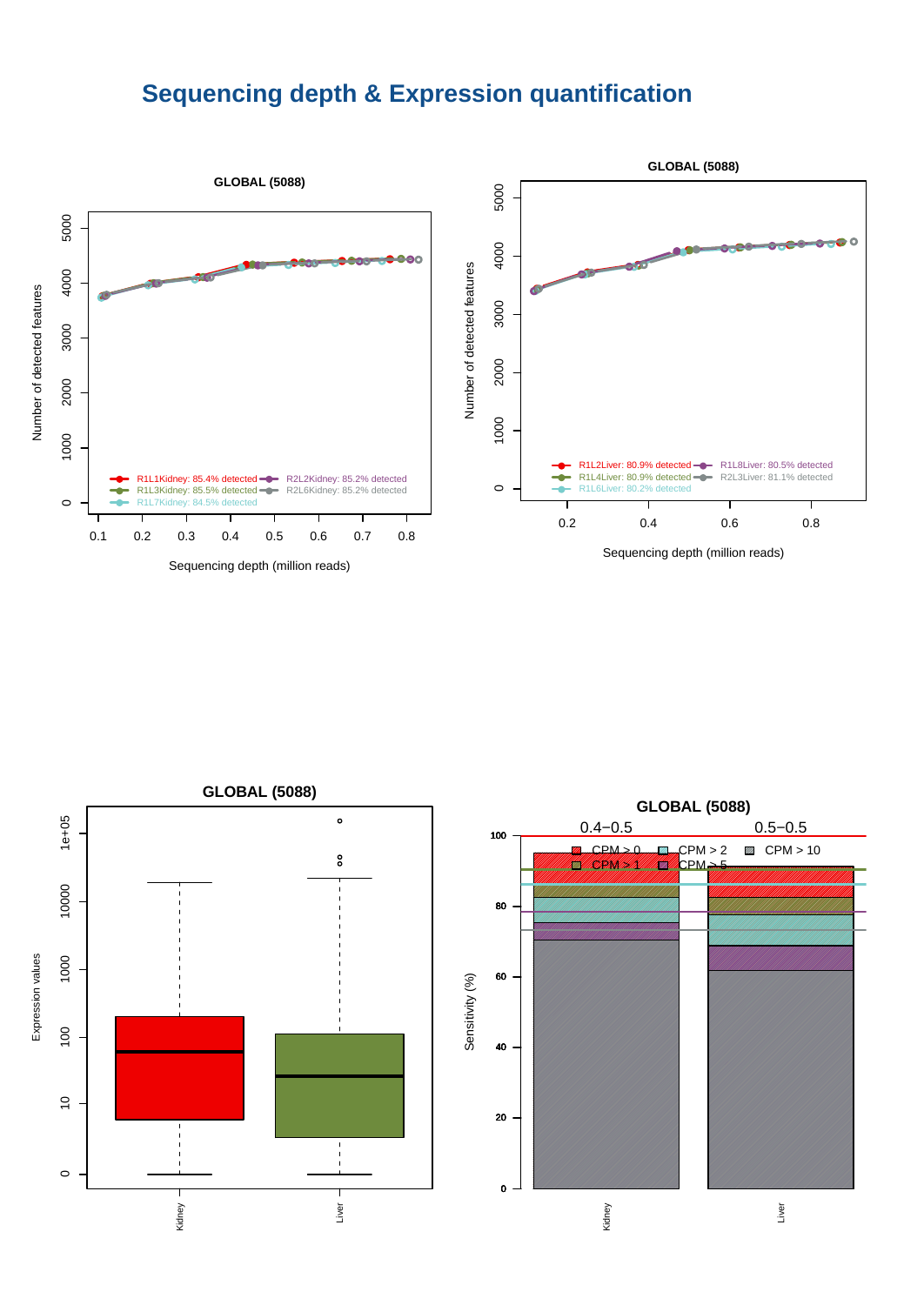### **Sequencing bias detection**

#### **Diagnostic plot for feature length bias**

WARNING. At least one of the model p−values was lower than 0.05, but R2 < 70% for at least one condition.

Normalization for correcting length bias could be advisable. Plese check in the plots below the strength of the relationship between length and expression.



### **Diagnostic plot for GC content bias**

WARNING. At least one of the model p−values was lower than 0.05, but R2 < 70% for at least one condition.

Normalization for correcting GC content bias could be advisable. Plese check in the plots below the strength of the relationship between GC content and expression.

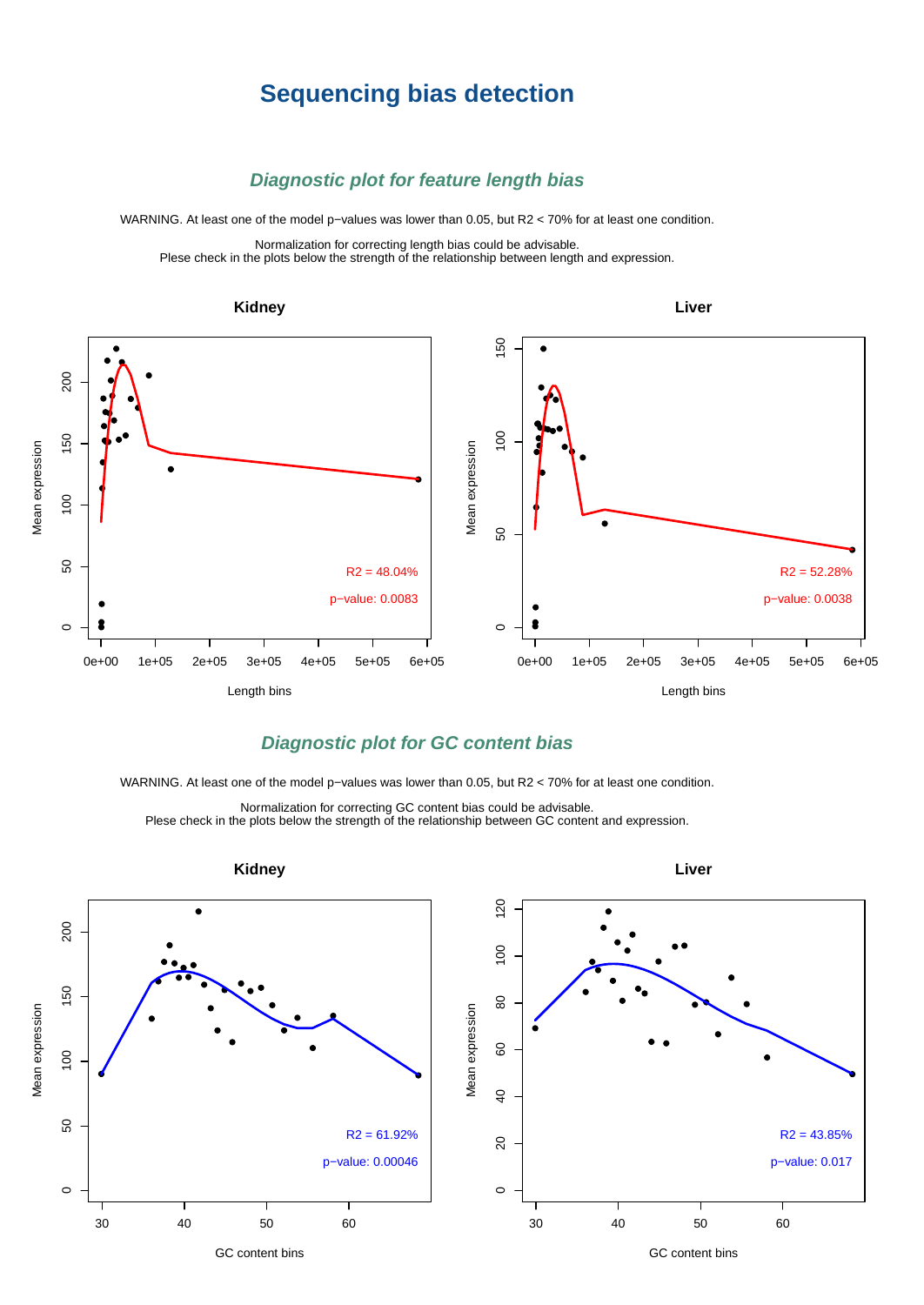### **Diagnostic plot for differences in RNA composition**

FAILED. There is a pair of samples with significantly different RNA composition

Normalization for correcting this bias is required.

### R1L2Liver R1L3Kidney R1L4Liver R1L6Liver R1L7Kidney  $1.5$ R1L8Liver 0.0 0.5 1.0 1.5 R2L2Kidney R2L3Liver R2L6Kidney Density  $\frac{0}{1}$ 0.5  $0.0$ −10 −5 0 5 10

**Reference sample: R1L1Kidney**

#### **Confidence intervals for median of M values**

| Sample                              | 0.28%     | 99.72%    | Diagnostic Test |
|-------------------------------------|-----------|-----------|-----------------|
| R <sub>1</sub> L <sub>2</sub> Liver | $-0.8895$ | $-0.7676$ | <b>FAILED</b>   |
| R1L3Kidney                          | $-0.0472$ | $-0.0472$ | <b>FAILED</b>   |
| R <sub>1</sub> L <sub>4</sub> Liver | $-0.8796$ | $-0.7572$ | <b>FAILED</b>   |
| R <sub>1</sub> L <sub>6</sub> Liver | $-0.9148$ | $-0.7632$ | <b>FAILED</b>   |
| R1L7Kidney                          | 0.0348    | 0.0348    | <b>FAILED</b>   |
| R <sub>1</sub> L <sub>8</sub> Liver | $-0.8927$ | $-0.7552$ | <b>FAILED</b>   |
| R2L2Kidney                          | $-0.085$  | $-0.0454$ | <b>FAILED</b>   |
| R2L3Liver                           | $-0.8735$ | $-0.7572$ | <b>FAILED</b>   |
| R2L6Kidney                          | $-0.0696$ | $-0.0361$ | <b>FAILED</b>   |
|                                     |           |           |                 |

M = log2(sample/refsample)